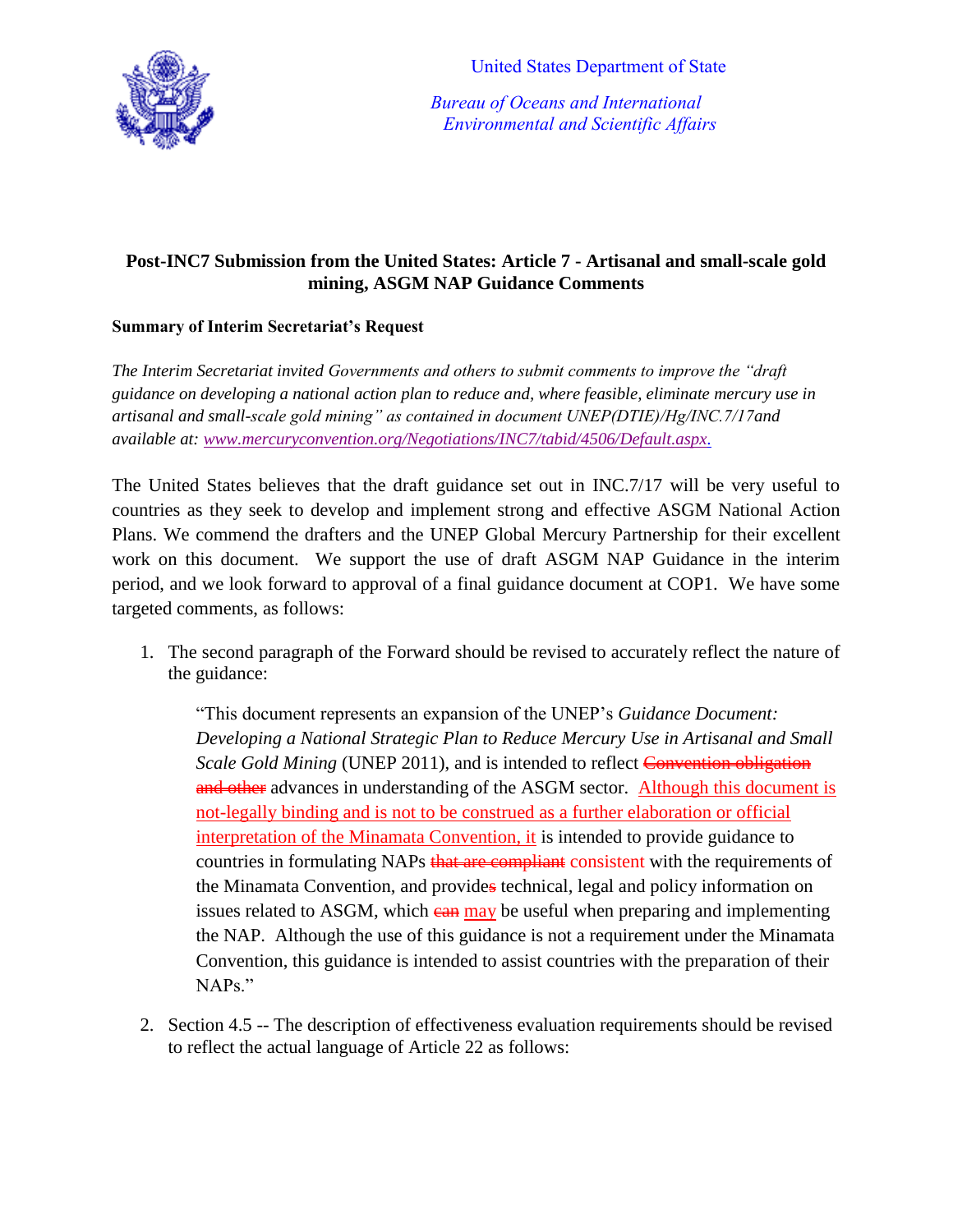"In particular, Paragraph 2 of Article 22 states that the COP shall initiate the establishment of requires Parties to establish arrangements for providing itself with comparable to collect monitoring data on the presence and movement of mercury and mercury compounds in the environment as well as trends  $\theta$  in levels of mercury and mercury compounds observed in biotic media in biotia and vulnerable populations."

3. Section 5.6 – The third paragraph of Section 5.6 (a) should be revised to accurately reflect the allowed use requirements of the Convention. Because NAPs themselves are not legally binding, we cannot guarantee that NAPs themselves would be fully consistent with the Convention. The paragraph should continue to reflect the important role of the ASGM NAP and its impact on reducing the importation of mercury, with edits as follows:

> "Moreover, mercury use that is inconsistent with a Party's National Action Plan (if it is required to develop one) may be considered inconsistent would not be consistent with that Party's implementation of Article 7 and Annex C of the Convention. In that case, the Party may consider such use not to be a "use" allowed" for that Party for the purposes of Article 3. Therefore, a Party may want to ensure that its mercury imports must be are consistent with the measures and reduction targets specified in the NAP to be considered a 'use allowed' for that Party."

4. Section 5.6 (b) – The second bullet should be revised to accurately reflect the INC-agreed trade procedures, as follows:

> "When countries are developing their trade strategies, they may wish to consider the following questions: ...--<del>What information should</del> Has the exporter indicated **provide** to the country of import, to verify that the mercury is not from a prohibited source?"

5. Section 5.6 (b) -- The bullet regarding COMTRADE would benefit from the following edit:

"………For a particular country it may be useful to compare the COMTRADE data listing that country as a 'destination' for mercury against the official domestic import data (customs) for that country. If the former data volumes exceed the latter there is a significant possibility that the balance has been imported illegally, recognizing that COMTRADE data can have discrepancies and reporting errors."

Minor Editorial Comments on other sections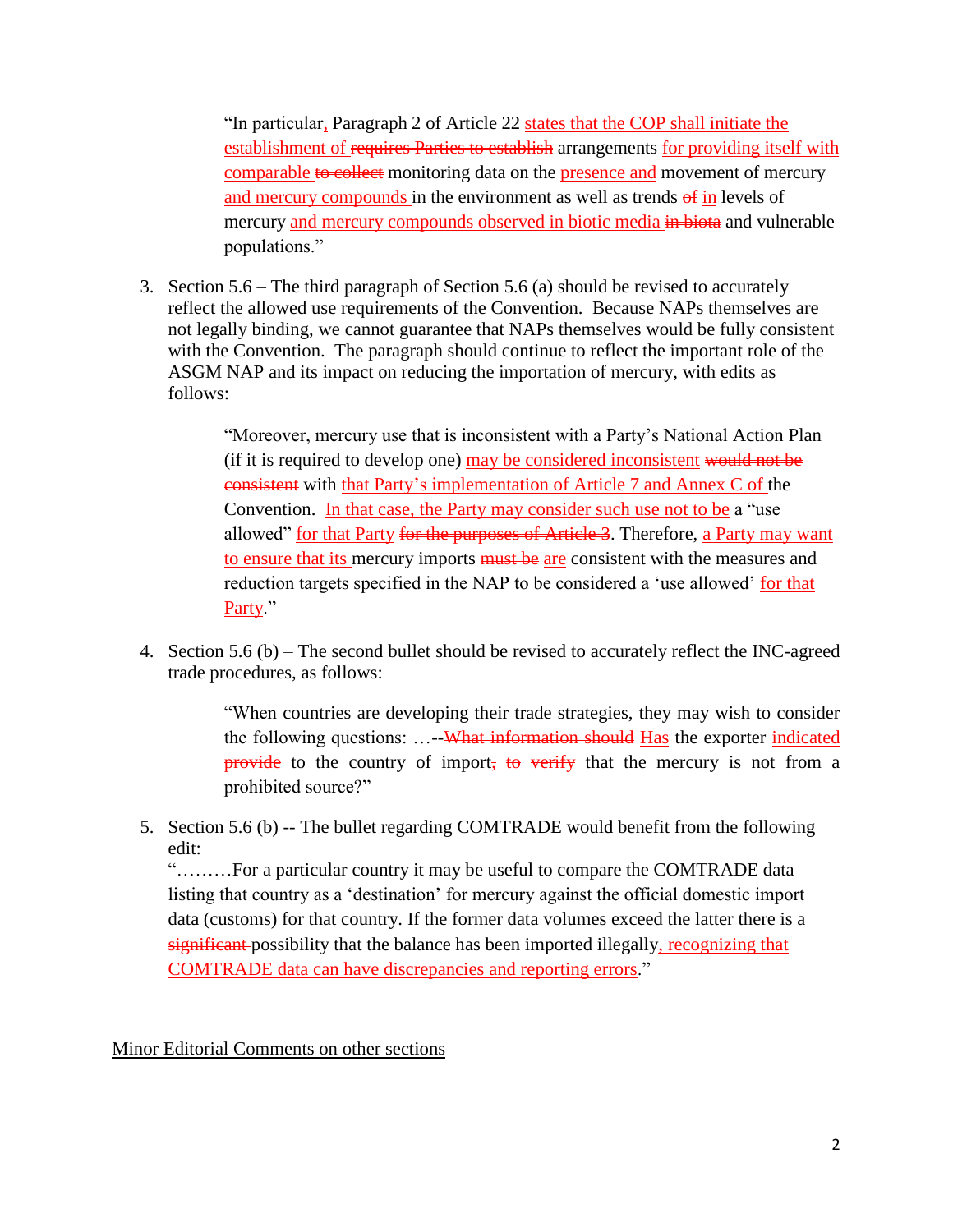$\bullet$  Section 2.2 – Step 4 should be revised to reflect the significant health protections that can arise from proper operation and maintenance of a mercury capture device:

*"These systems typically capture 75 to 95% of the mercury in the amalgam and reduce some exposure if properly used (UNEP 2012a). "*

 $\bullet$  Section 4 – the following bullet should be deleted, since there is not a required mercury inventory activity under Article 7. Alternatively it could be edited as follows:

> *2. "Developing a national overview of the ASGM sector, including baseline estimates of mercury use and practices developed as part of the mercury inventory activity* which could be developed as part of other mercury inventory activities or developed specifically for the NAP.*;"*

- Section 4.3 The bullet in section beginning: *"When establishing goals and objectives…"*  has typographical errors at "mining" and "use."
- Section 4.5 -- The description of effectiveness evaluation requirements is misstated and should be revised to reflect the actual language of Article 22 as follows:

"In particular, Paragraph 2 of Article 22 states that the COP shall initiate the establishment of requires Parties to establish arrangements for providing itself with comparable to collect monitoring data on the presence and movement of mercury and mercury compounds in the environment as well as trends  $\theta$  in levels of mercury and mercury compounds observed in biotic media in bioties and vulnerable populations."

• Section  $5.3$  – Second paragraph

*"For the purposed purposes of this guidance document…"*

• Section 5.5 – Because emissions reductions do not require any baseline estimation and should be commenced immediately, we suggest the deletion of this statement:

> *"These should be based on the sound baseline estimations (see Chapter 5.4) and can include immediate and long-term strategies."*

- Section 5.5 The paragraph on mercury storage should reference the Minamata Convention storage guidelines under development and note that this document will be updated to provide a link to those when available. This approach works well in the contaminated sites paragraph that follows.
- Section 5.6 (b) The last bulleted paragraph conveys an action that we do not consider to be a good use of time, energy and resources to address the issue, so we suggest deletion:

*"Extension of the mercury inventory report and database to include a mass balance of mercury within the country covering all mercury sources."*